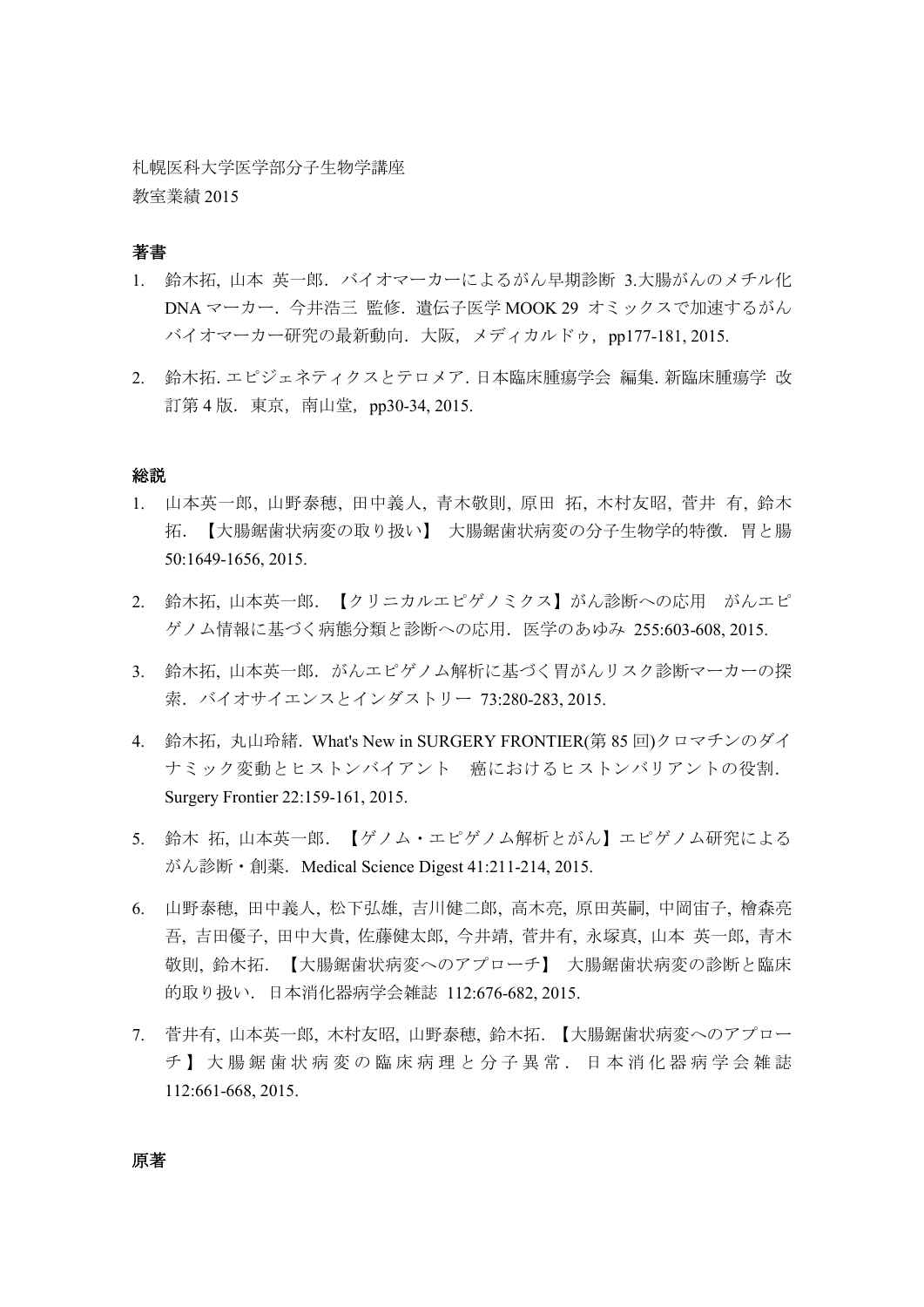- 1. Kamimae S, Yamamoto E, Kai M, Niinuma T, Yamano HO, Nojima M, Yoshikawa K, Kimura T, Takagi R, Harada E, Harada T, Maruyama R, Sasaki Y, Tokino T, Shinomura Y, Sugai T, Imai K, Suzuki H. Epigenetic silencing of NTSR1 is associated with lateral and noninvasive growth of colorectal tumors. **Oncotarget**. 6:29975-29990, 2015.
- 2. Isosaka M, Niinuma T, Nojima M, Kai M, Yamamoto E, Maruyama R, Nobuoka T, Nishida T, Kanda T, Taguchi T, Hasegawa T, Tokino T, Hirata K, Suzuki H, Shinomura Y. A screen for epigenetically silenced microRNA genes in gastrointestinal stromal tumors. **PLoS One** 10:e0133754, 2015.
- 3. Ichimura N, Shinjo K, An B, Shimizu Y, Yamao K, Ohka F, Katsushima K, Hatanaka A, Tojo M, Yamamoto E, Suzuki H, Ueda M, Kondo Y. Aberrant TET1 Methylation Closely Associated with CpG Island Methylator Phenotype in Colorectal Cancer. **Cancer Prev Res** 8:702-711, 2015.
- 4. Onodera K, Arimura Y, Isshiki H, Kawakami K, Nagaishi K, Yamashita K, Yamamoto E, Niinuma T, Naishiro Y, Suzuki H, Imai K, Shinomura Y. Low-Frequency IL23R Coding Variant Associated with Crohn's Disease Susceptibility in Japanese Subjects Identified by Personal Genomics Analysis. **PLoS One** 10:e0137801, 2015.
- 5. Su Y, Subedee A, Bloushtain-Qimron N, Savova V, Krzystanek M, Li L, Marusyk A, Tabassum DP, Zak A, Flacker MJ, Li M, Lin JJ, Sukumar S, Suzuki H, Long H, Szallasi Z, Gimelbrant A, Maruyama R, Polyak K. Somatic Cell Fusions Reveal Extensive Heterogeneity in Basal-like Breast Cancer. **Cell Rep** 11:1549-1563, 2015.
- 6. Suga Y, Sugai T, Uesugi N, Kawasaki T, Fukagawa T, Yamamoto E, Ishida K, Suzuki H, Sugiyama T. Molecular analysis of isolated tumor glands from endometrial endometrioid adenocarcinomas. **Pathol Int** 65:240-249, 2015.
- 7. Mitsuhashi K, Nosho K, Sukawa Y, Matsunaga Y, Ito M, Kurihara H, Kanno S, Igarashi H, Naito T, Adachi Y, Tachibana M, Tanuma T, Maguchi H, Shinohara T, Hasegawa T, Imamura M, Kimura Y, Hirata K, Maruyama R, Suzuki H, Imai K, Yamamoto H, Shinomura Y. Association of Fusobacterium species in pancreatic cancer tissues with molecular features and prognosis. **Oncotarget** 6:7209-7220, 2015.
- 8. Ito M, Kanno S, Nosho K, Sukawa Y, Mitsuhashi K, Kurihara H, Igarashi H, Takahashi T, Tachibana M, Takahashi H, Yoshii S, Takenouchi T, Hasegawa T, Okita K, Hirata K, Maruyama R, Suzuki H, Imai K, Yamamoto H, Shinomura Y. Association of Fusobacterium nucleatum with clinical and molecular features in colorectal serrated pathway. **Int J Cancer** 137:1258-1268, 2015.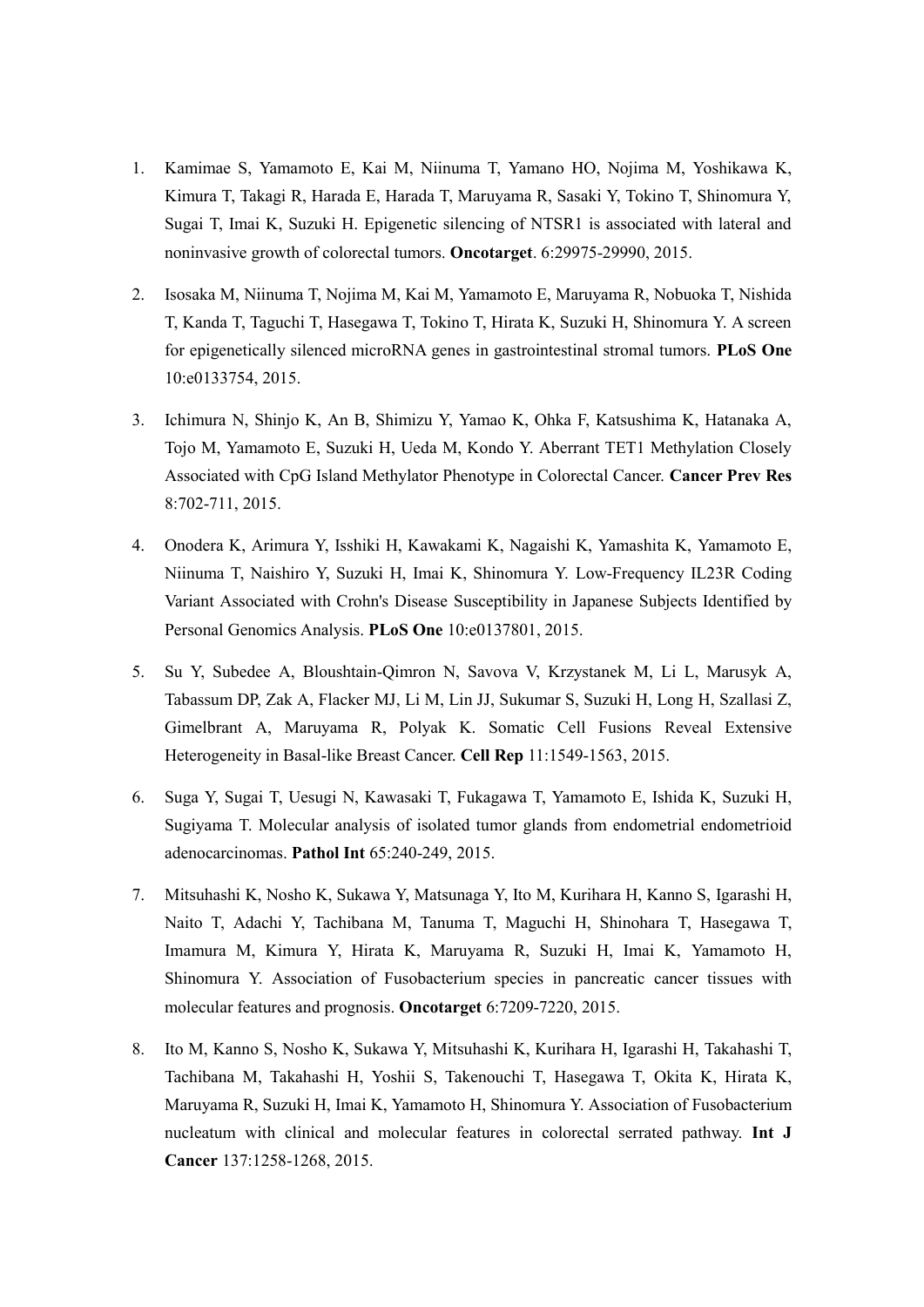- 9. Nakagaki S, Arimura Y, Nagaishi K, Isshiki H, Nasuno M, Watanabe S, Idogawa M, Yamashita K, Naishiro Y, Adachi Y, Suzuki H, Fujimiya M, Imai K, Shinomura Y. Contextual niche signals towards colorectal tumor progression by mesenchymal stem cell in the mouse xenograft model. **J Gastroenterol** 50:962-974, 2015.
- 10. Nosho K, Igarashi H, Ito M, Mitsuhashi K, Kurihara H, Kanno S, Yoshii S, Mikami M, Takahashi H, Kusumi T, Hosokawa M, Sukawa Y, Adachi Y, Hasegawa T, Okita K, Hirata K, Maruyama R, Suzuki H, Imai K, Yamamoto H, Shinomura Y. Clinicopathological and molecular characteristics of serrated lesions in Japanese elderly patients. **Digestion** 91:57-63, 2015.
- 11. Igarashi H, Kurihara H, Mitsuhashi K, Ito M, Okuda H, Kanno S, Naito T, Yoshii S, Takahashi H, Kusumi T, Hasegawa T, Sukawa Y, Adachi Y, Okita K, Hirata K, Imamura Y, Baba Y, Imai K, Suzuki H, Yamamoto H, Nosho K, Shinomura Y. Association of MicroRNA-31-5p with Clinical Efficacy of Anti-EGFR Therapy in Patients with Metastatic Colorectal Cancer. **Ann Surg Oncol** 22:2640-8, 2015.

# 学会発表

#### (国際学会)

- 1. Aoki H, Yamamoto E, Yamano HO, Endo T, Sugai T, Suzuki H. Endoscopic and molecular features reveal progression of serrated lesions. 23th UEG Week. Oct 24-28, 2015, Barcelona, Spain.
- 2. Aoki H, Yamamoto E, Yamano HO , Niinuma T, Kai M, Maruyama R, Adachi Y, Endo T, Sugai T, Suzuki H. Identification of aberrant DNA methylation associated with the development of traditional serrated adenoma. Tenth AACR-JCA joint conference on Breakthroughs in Cancer Research: From Biology to Therapeutics. Feb 16-20, 2016, Maui, USA.
- 3. Aoki H, Yamamoto E, Yamano H, Niinuma T, Kai M, Maruyama R, Adachi Y, Endo T, Sugai T, Suzuki H. Identification of associated with the development of traditional serrated adenoma. AACR American Association for Cancer Research. 2016 Feb 21-25, Hawaii, USA.
- 4. Kumegawa K, Maruyama R, Yamamoto E, Kitajima H, Niinuma T, Kai M, Yamano M, Sugai, T, Tokino T, Suzuki H. Genome-wide identification of long noncoding RNAs epigenetically silenced by aberrant DNA methylation in colorectal cancer. Tenth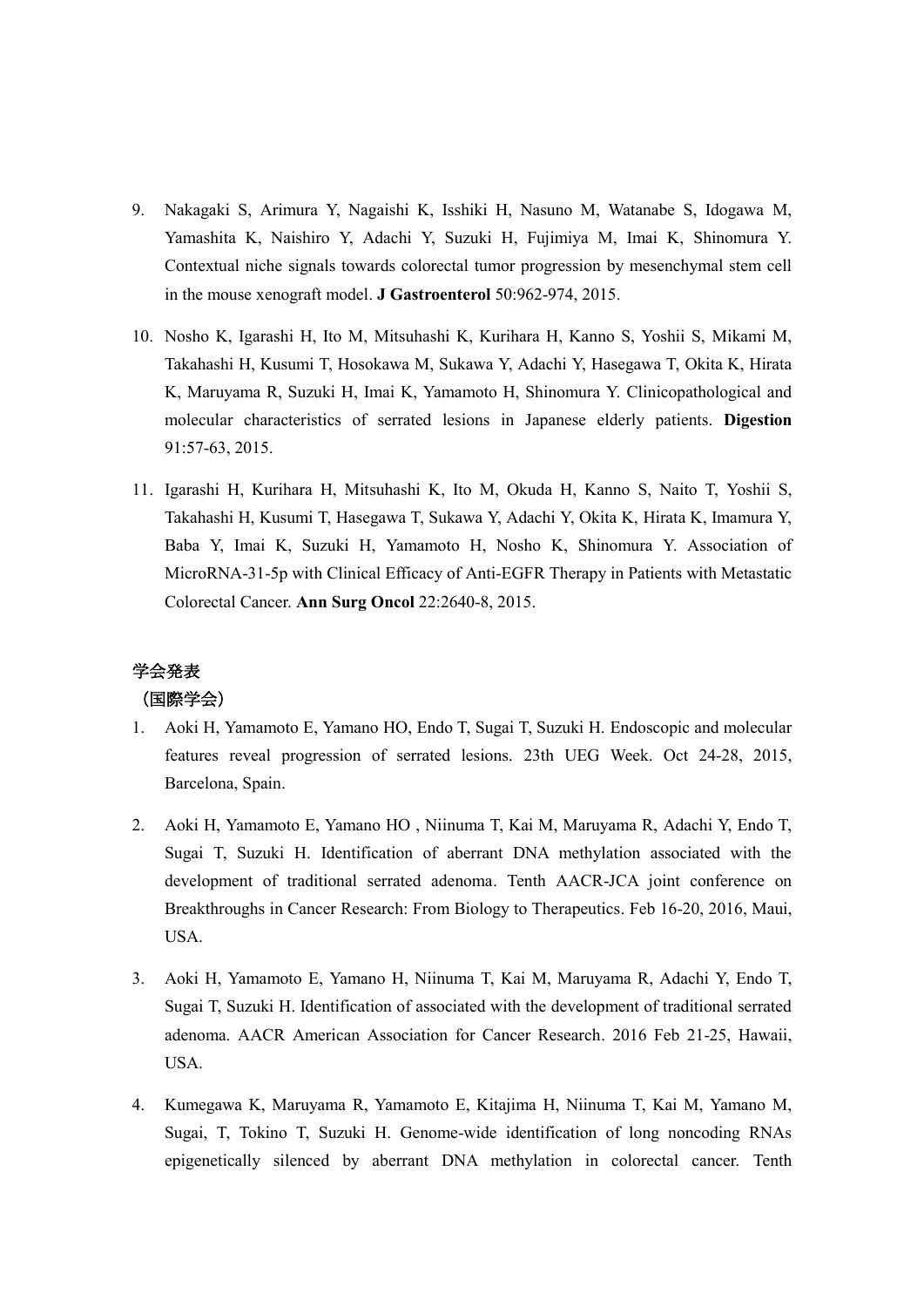AACR-JCA joint conference on Breakthroughs in Cancer Research: From Biology to Therapeutics. 2016 Feb 21-25, Hawaii, USA.

- 5. Suzuki H, Kai M, Niinuma T, Yamamoto E, Maruyama R, Yorozu A, Kumegawa K, Aoki H, Shinndo T, Tokino T, Imam K. Possible role of TET1 dysregulation in inducing abrrant DNA methylation in colorectal cancer. Tenth AACR-JCA joint conference on Breakthroughs in Cancer Research: From Biology to Therapeutics. Feb 21-25, 2016, Hawaii, USA.
- 6. Shindo T, Maruyama R, Nishiyama N, Kitamura H, Suzuki H, Masumori N. Identification of microRNAs dysregulated in gemcitabine and cisplatin resistant bladder cancer cells. Tenth AACR-JCA joint conference on Breakthroughs in Cancer Research: From Biology to Therapeutics. Feb 21-25, 2016, Hawaii, USA.
- 7. Yorozu A, Yamamoto E, Maruyama R, Kai M, Niinuma T, Furuhata T, Nishidate T, Sugai T, Suzuki H. Identification of tumor endothelium-related genes in colorectal cancer. Tenth AACR-JCA joint conference on Breakthroughs in Cancer Research: From Biology to Therapeutics. Feb 21-25, 2016, Hawaii, USA.

### (国内学会)

- 1. 鈴木拓, 新沼猛, 丸山玲緒, 山本英一郎, 甲斐正広. がん細胞の DNA メチル化維 持における UHRF1 の関与. 第9回日本エピジェネティクス研究会年会. 2015年5 月 25-26 日, 東京.
- 2. 丸山玲緒,北嶋洋志,山本英一郎,新沼猛,粂川昂平,萬顕,津矢田明泰,鈴木亮, 甲斐正広,篠村恭久,鈴木拓.慢性胃炎から胃癌への発癌過程に関与する長鎖 ncRNA の網羅的探索と機能解析の試み. 第9回日本エピジェネティクス研究会年会. 2015 年 5 月 25-26 日, 東京.
- 3. 西山廣陽,丸山玲緒,竹田康佑,中垣貴文,荻和弘,宮崎晃亘,佐々木泰史,時野 隆至,平塚博義,鈴木拓.口腔扁平上皮癌の発生や進展において重要な役割を果た す長鎖非コード RNA の同定. 第9回日本エピジェネティクス研究会年会. 2015 年 5 月 25-26 日,東京.
- 4. 新沼猛.消化管間質腫瘍においてエピジェネティックに不活化されるマイクロRNA の探索.第 9 回日本エピジェネティクス研究会年会.2015 年 5 月 25-26 日,東京.
- 5. 青木敬則,山野泰穂,鈴木拓.複数の拡大所見を有する大腸鋸歯状病変の病理·分 子生物学的検討. 第 89 回日本消化器内視鏡学会総会. 2015 年 5 月 29-31 日, 名古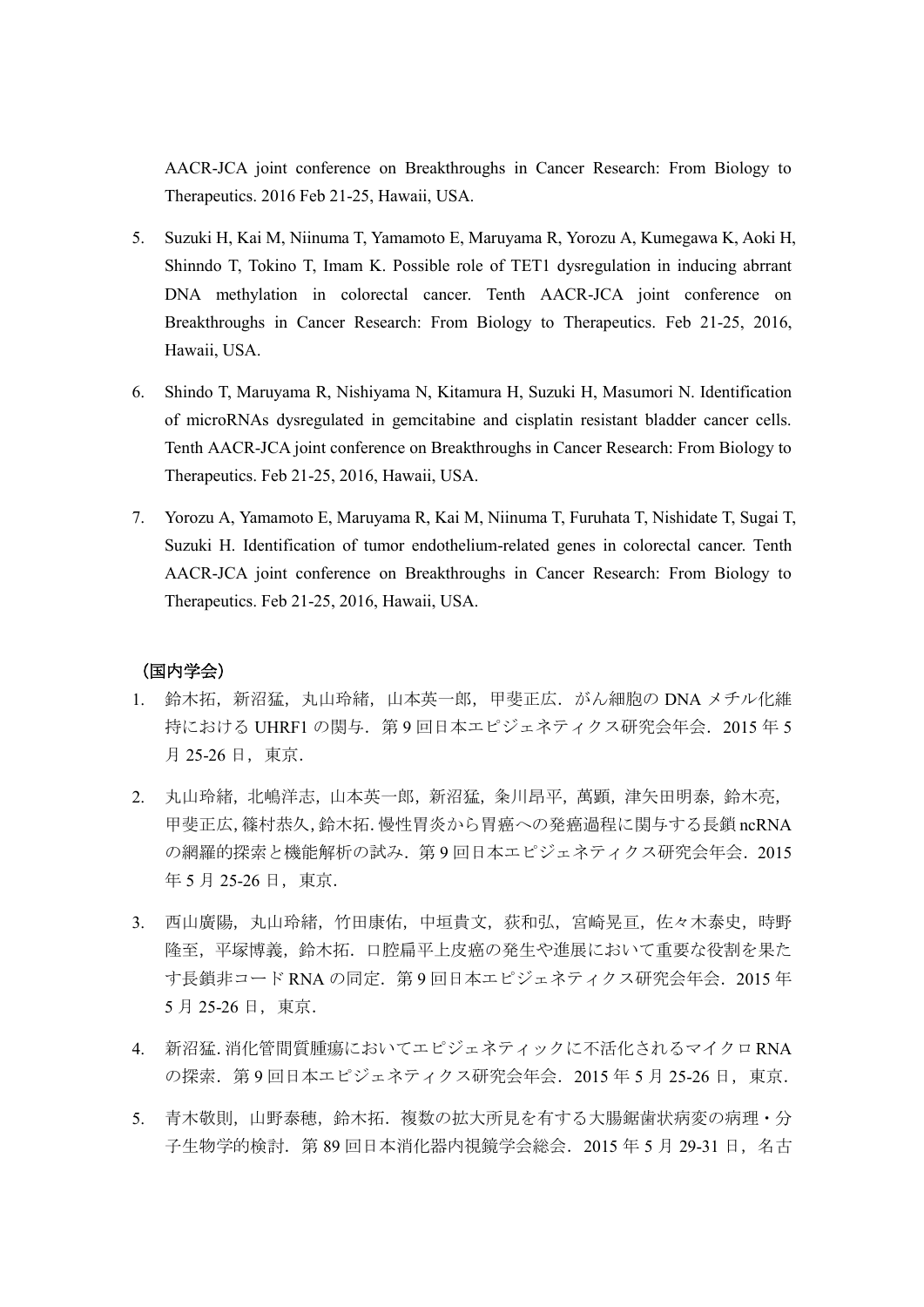屋

- 6. 青木敬則,山本英一郎,檜森亮吾,新沼猛,丸山玲緒,秋野公臣,菊地剛史,高橋 秀明, 見田裕章, 吉田幸成, 足立靖, 山野泰穂, 菅井有, 鈴木拓, 遠藤高夫. 鋸歯 状腺腫の形成に関与する遺伝子の同定と臨床病理・分子生物学的検討.第 111 回日 本消化器内視鏡学会北海道支部例会. 2015 年 8 月 29-30 日, 札幌.
- 7. 丸山玲緒,原田拓,粂川昂平,山本英一郎,山野泰穂,新沼猛,野島正寛,篠村恭 久, 今井浩三, 鈴木拓. 大腸がんにおける non-coding RNA 遺伝子のエピゲノム解 析と臨床への応用.第 35 回日本分子腫瘍マーカー研究会.2015 年 10 月 7 日,名 古屋.
- 8. 鈴木拓,山本英一郎,神前正幸,甲斐正広,新沼猛,山野泰穂,野島正寛,今井浩 三,丸山玲緒. NTSR1 遺伝子のメチル化は大腸腫瘍の側方進展および低浸潤性と 相関する.第 35 回日本分子腫瘍マーカー研究会.2015 年 10 月 7 日,名古屋
- 9. 丸山玲緒,山本英一郎,鈴木拓.胃癌の発生に関与するエピゲノム変化と長鎖非コ ード RNA の解析. 第 74 回日本癌学会学術総会. 2015 年 10 月 8-10 日, 名古屋.
- 10. 能正勝彦,三橋慧,五十嵐央祥,栗原弘義,伊東美樹,菅野伸一,山本至,石上敬 介, 須河恭敬, 丸山玲緒, 鈴木拓, 山本博幸, 篠村恭久. MiR-31-5p は大腸癌症例 における抗 EGFR 抗体治療の有望なバイオマーカーであり、治療の標的にもなりう る.第 74 回日本癌学会学術総会.2015 年 10 月 8-10 日,名古屋.
- 11. 新沼猛,若杉英樹,山本英一郎,甲斐正広,丸山玲緒,鈴木 拓.消化管間質腫瘍 の再発に関連する microRNA の解析. 第 74 回日本癌学会学術総会. 2015 年 10 月 8-10 日,名古屋.
- 12. 山本英一郎,丸山玲緒,山野泰穂,青木敬則,檜森亮吾,萬顕,新沼猛,甲斐正広, 菅井有, 今井浩三, 篠村恭久, 鈴木 拓. 正常大腸粘膜におけるヒストン H3K27 トリメチル化は CIMP 大腸がんの発生に関与する. 第 74 回日本癌学会学術総会. 2015 年 10 月 8-10 日,名古屋.
- 13. 澤田武,山本英一郎,山野泰穂,野島正寛,原田拓,青木敬則,新沼猛,丸山玲緒, 甲斐正広,片岡洋望,菅井有,鈴木拓,城卓志.BRAF 遺伝子変異を伴う大腸癌病 変と背景粘膜のメチル化解析.第 74 回日本癌学会学術総会.2015 年 10 月 8-10 日, 名古屋.
- 14. 佐藤由梨, 丸山玲緒, 北嶋洋志, 山本英一郎, 新沼 猛, 粂川昂平, 甲斐正広, 能 正勝彦,井戸川雅史,佐々木泰史,篠村恭久,時野隆至,鈴木拓.慢性胃炎から胃 癌への発癌過程に関与する長鎖非コード RNA の同定と機能解析の試み.第 74 回日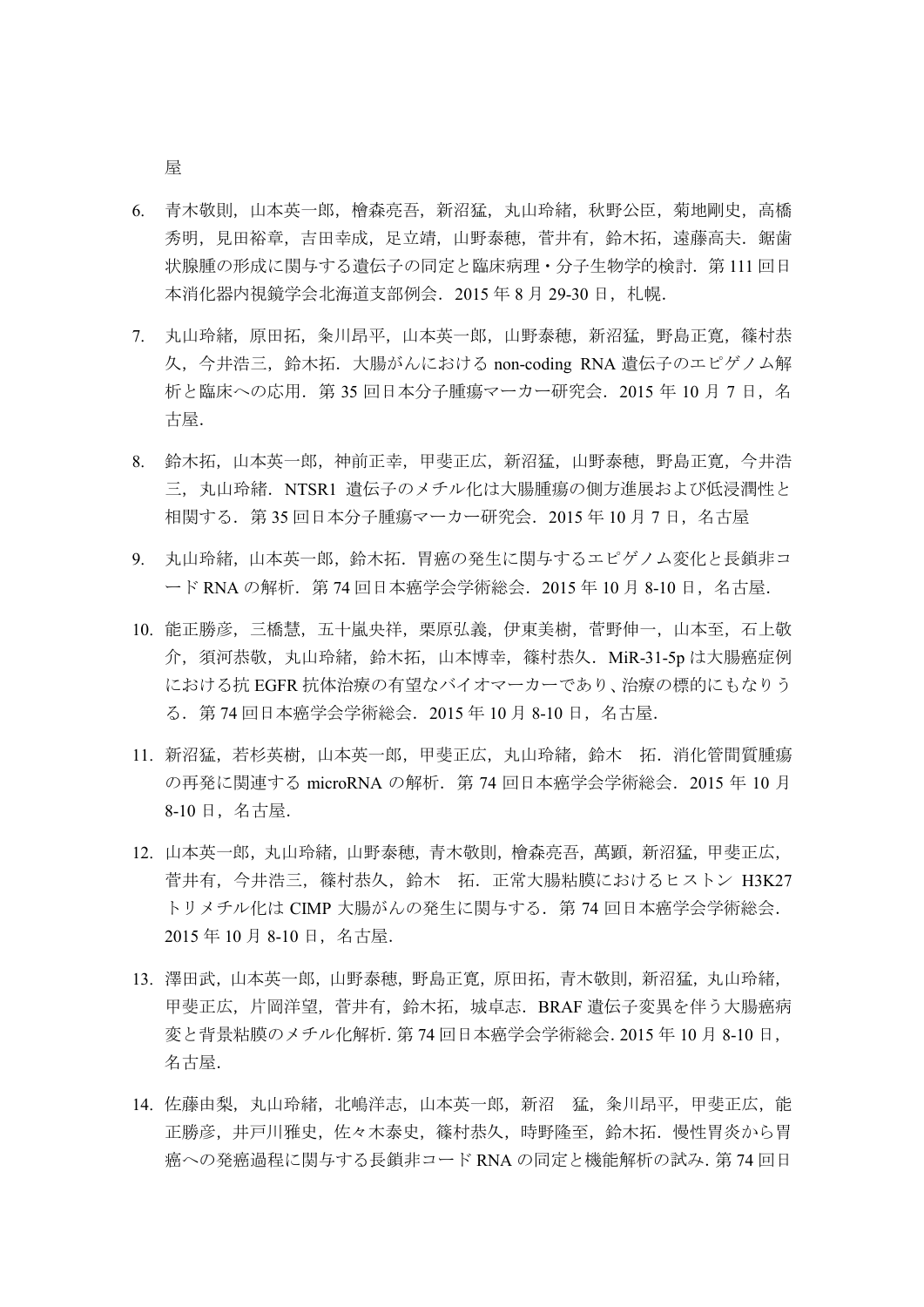本癌学会学術総会.2015 年 10 月 8-10 日,名古屋.

- 15. 鈴木拓, 新沼猛, 甲斐正広, 丸山玲緒, 山本英一郎, 今井浩三. がん細胞の DNA メチル化維持における UHRF1 の関与. 第 74 回日本癌学会学術総会. 2015 年 10 月 8-10 日,名古屋.
- 16. 石黒一也, 粂川昂平, 丸山玲緒, 山本英一郎, 津矢田明泰, 進藤哲哉, 新沼猛, 甲 斐正広,山野泰穂,菅井有,時野隆至,篠村恭久,鈴木拓.大腸癌において DNA メチル化により制御されている長鎖非コード RNA の網羅的同定.第 74 回日本癌学 会学術総会.2015 年 10 月 8-10 日,名古屋.
- 17. 甲斐正広,山本英一郎,丸山玲緒,佐藤亜紀子,新沼猛,鈴木拓.大腸がんにおけ る DGKG エピジェネティック発現抑制の影響.第 74 回日本癌学会学術総会.2015 年 10 月 8-10 日,名古屋.
- 18. 青木敬則,山本英一郎,山野泰穂,檜森亮吾,新沼猛,甲斐正広,丸山玲緒,足立 靖,遠藤高夫,菅井有,鈴木拓. 鋸歯状腺腫の発育進展に関わる新規遺伝子のメチ ル化同定のためのエピジェネティックおよび臨床的特徴の総合解析.第 74 回日本 癌学会学術総会.2015 年 10 月 8-10 日,名古屋.
- 19. 西山廣陽, 粂川昂平, 丸山玲緒, 新沼猛, 竹田康佑, 荻和弘, 出張裕也, 宮崎晃亘, 甲斐正広,佐々木泰史,時野隆至,平塚博義,鈴木拓.口腔扁平上皮癌の発生や進 展において重要な役割を果たす長鎖非コード RNA の同定.第 74 回日本癌学会学術 総会.2015 年 10 月 8-10 日,名古屋.
- 20. 五十嵐央祥,伊東美樹,三橋慧,栗原弘義,菅野伸一,山本至,石上敬介,丸山玲 緒,鈴木拓,山本博幸,篠村恭久,能正勝彦.大腸発癌における新規バイオマーカ ー探索を目指した microRNA の網羅的解析. 第 26 回日本消化器癌発生学会総会. 2015 年 11 月 19-20 日,鳥取.
- 21. 髙橋秀明,奥瀬千晃,山田典栄,新沼猛,山本英一郎,丸山玲緒,四柳宏,鈴木通 博,伊東文生,鈴木拓.B 型慢性肝炎の発癌リスクに関与する microRNA の探索. 第 26 回日本消化器癌発生学会総会. 2015 年 11 月 19-20 日, 鳥取.
- 22. 能正勝彦,五十嵐央祥,栗原弘義,三橋慧,伊東美樹,菅野伸一,石上敬介,山本 至, 髙橋宏明, 沖田憲司, 丸山玲緒, 鈴木 拓, 今井浩三, 山本博幸, 篠村恭久. 大腸癌の抗EGFR抗体薬における治療抵抗性予測因子としてのmicroRNE-31の有用 性. 第 26 回日本消化器癌発生学会総会. 2015 年 11 月 19-20 日, 鳥取.
- 23. 青木敬則,山本英一郎,山野泰穂,檜森亮吾,新沼猛,甲斐正広,丸山玲緒,足立 靖,遠藤高夫,菅井 有,鈴木 拓.鋸歯状腺腫においてメチル化する遺伝子の同